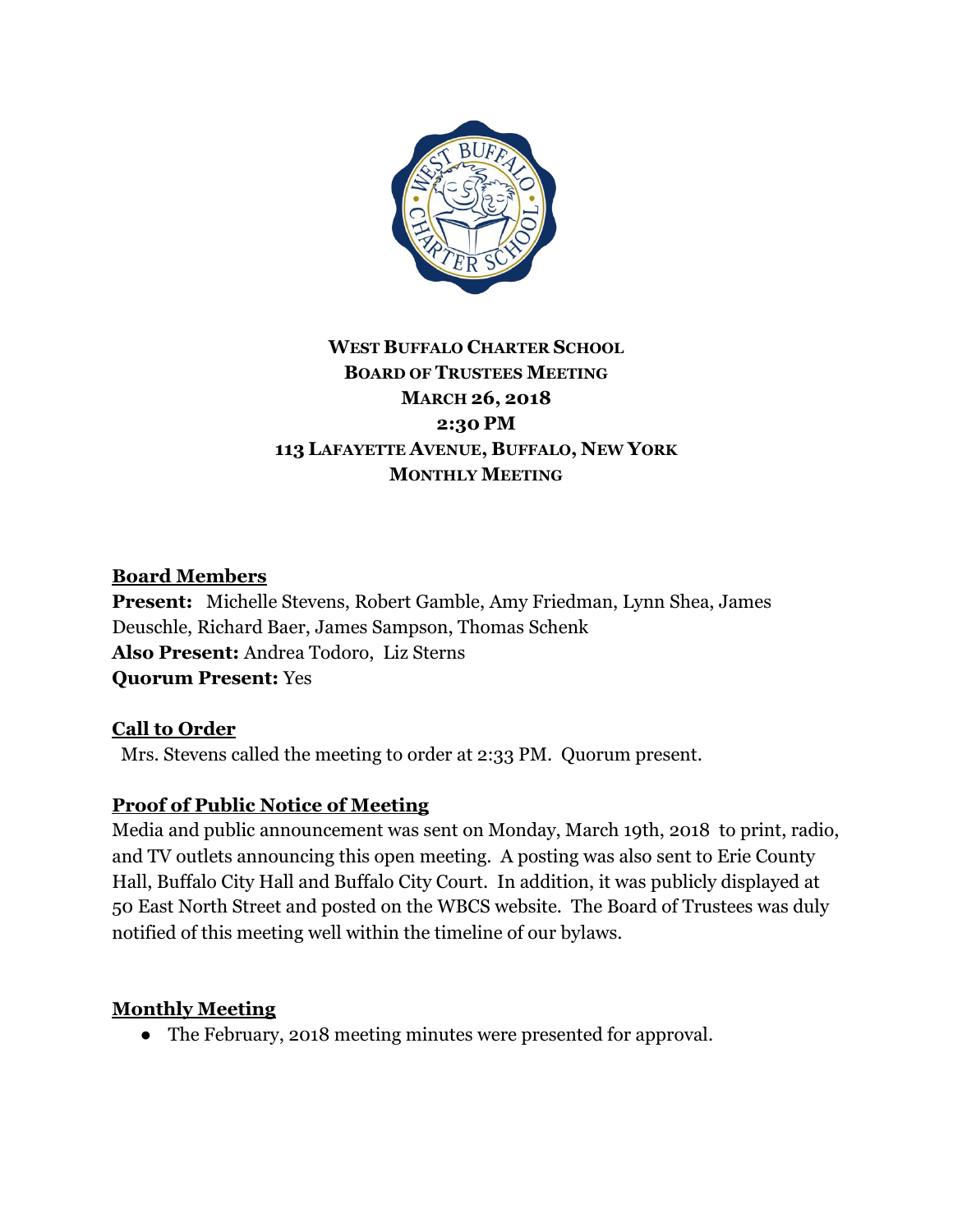# **Upon motion duly made by Mr. Baer and seconded by Mr. Sampson, the February 28th, 2018 minutes were approved as presented. All in favor. Non-opposed.**

## **Financial Report**

Mrs. Sterns presented the financial reports for the period ending February 28th, 2018 (a copy is attached hereto and made a part hereof).

# **Upon motion duly made by Mr. Deuschle and seconded by Dr. Schenk, the February 28th, 2018 financials were approved as presented. All in favor. Non-opposed.**

- Discussion regarding SED's visit to the school on March 21st and 22nd in terms of current finances and cash flow.
- The BoT is on board with allowing Mrs Sterns to pursue information on acquiring Class A buses for WBCS. Also, to begin looking into answers to questions such as who will drive the bus, what kinds of insurance is needed, etc.
- Discussion regarding a meeting that was held with WBCS Administration and representatives from the YMCA pertaining to the use of school space for their summer programs.

**Upon motion duly made by Mr. Sampson and seconded by Mrs. Friedman, the board has agreed to allow Mrs. Sterns to pursue a contract with the YMCA that would allow the YMCA to potentially utilize space at WBCS for their summer programs. All in favor. Non-opposed.**

## **School Leader Report**

- Mrs. Todoro provided details of the visit by SED March 21st and 22nd.
- Discussion regarding OT and Speech resignations and whether to contract out or hire in-house going forward.
- Mr. Sampson has offered his assistance in HR conversations that would take place prior to staff APPR's in May.
- The Academic Committee will be meeting soon. Mrs. Todoro to send out options for potential meeting dates.

# **Governance Committee**

- Mrs. Friedman reported on the current Governance Committee meeting.
- School Leader evaluation discussed at the last meeting.